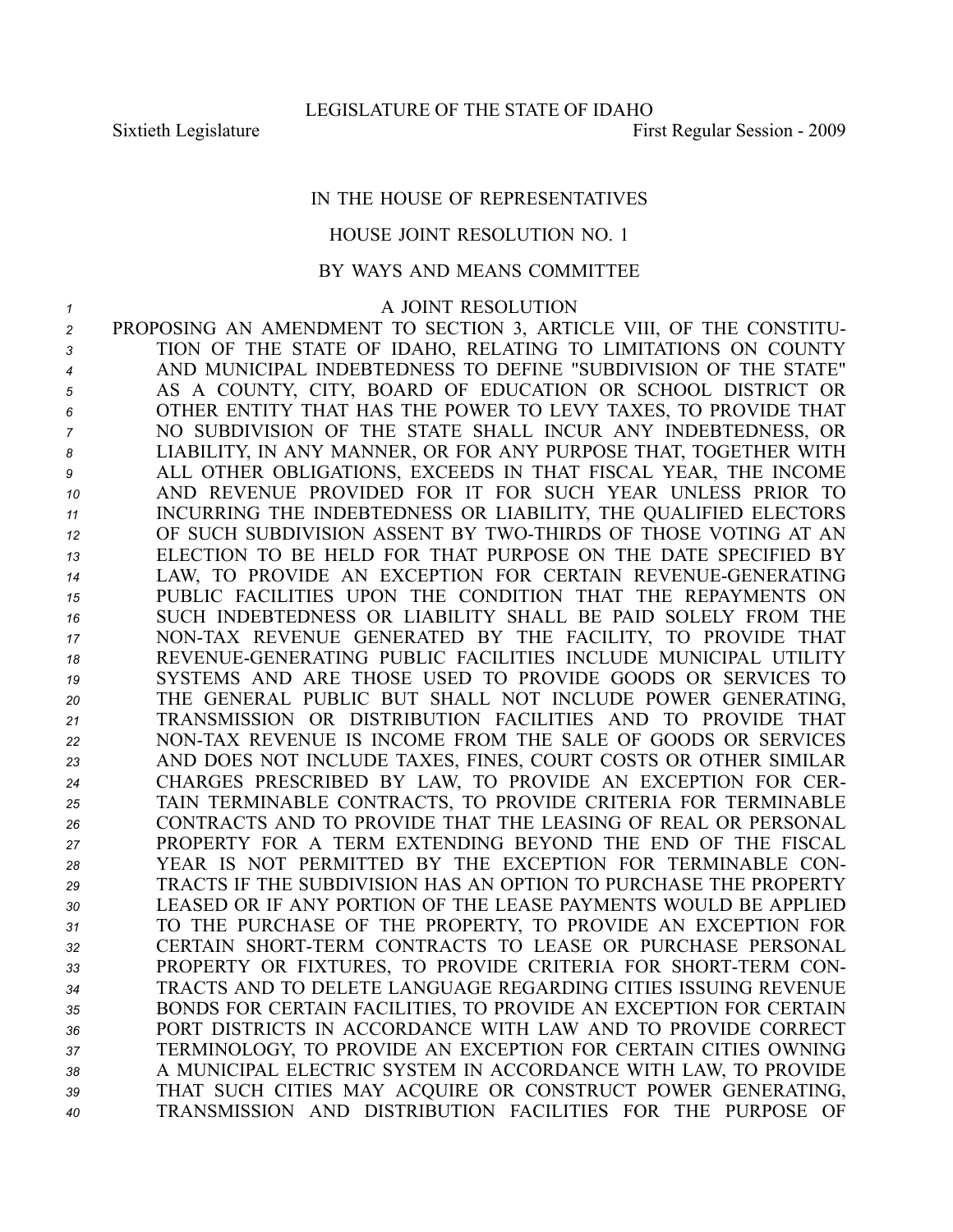SUPPLYING POWER TO CUSTOMERS LOCATED WITHIN THE SERVICE AREA OF SUCH SYSTEM ESTABLISHED BY LAW, PROVIDED ANY INDEBTEDNESS OR LIABILITY IS PAID SOLELY THROUGH THE NONTAX REVENUE OF THE SYSTEM, TO PROVIDE THAT SUCH CITIES MAY ENTER INTO AGREEMENTS TO PURCHASE, SHARE OR EXCHANGE WHOLESALE POWER OUTSIDE THE CORPORATE LIMITS OF THE CITY FOR THE USE AND BENEFIT OF ITS CITIZENS AND TO PROVIDE ANY INDEBTEDNESS OR LIABILITY INCURRED CONTRARY TO SECTION 3, ARTICLE VIII, OF THE CONSTITUTION OF THE STATE OF IDAHO SHALL BE VOID; STATING THE QUESTION TO BE SUB- MITTED TO THE ELECTORATE; DIRECTING THE LEGISLATIVE COUNCIL TO PREPARE THE STATEMENTS REQUIRED BY LAW; AND DIRECTING THE SECRETARY OF STATE TO PUBLISH THE AMENDMENT AND ARGUMENTS AS REQUIRED BY LAW.

- *<sup>14</sup>* Be It Resolved by the Legislature of the State of Idaho:
- *<sup>15</sup>* SECTION 1. That Section 3, Article VIII, of the Constitution of the State of Idaho be *<sup>16</sup>* amended to read as follows:
- *<sup>17</sup>* SECTION 3. LIMITATIONS ON COUNTY AND MUNICIPAL INDEBT-18 EDNESS. No As used in this section of the constitution, a "subdivision of the state" *19* is a county, city, board of education, or school district, or other subdivision of the *<sup>20</sup>* state, entity that has the power to levy taxes.
- *<sup>21</sup>* (1) Indebtedness and liability. Except as hereinafter provided, no subdivision of *<sup>22</sup>* the state shall incur any indebtedness, or liability, in any manner, or for any purpose *<sup>23</sup>* that, together with all other obligations, exceedings in that fiscal year, the income *<sup>24</sup>* and revenue provided for it for such year unless:
- 25 (a) Prior to incurring the indebtedness or liability, without the assent of two thirds 26  $(2/3)$  of the qualified electors thereof of such subdivision assent by two-thirds of *27* those voting at an election to be held for that purpose, nor unless, on the date speci-*<sup>28</sup>* fied by law; and
- *<sup>29</sup>* (b) Bbefore or at the time of incurring such indebtedness, provisions shall be made *<sup>30</sup>* for the collection of an annual tax sufficient to pay the interest on such indebtedness *<sup>31</sup>* as it falls due, and also to constitute <sup>a</sup> sinking fund for the paymen<sup>t</sup> of the principal *<sup>32</sup>* thereof, within thirty years from the time of contracting the same. Any indebted-*<sup>33</sup>* ness or liability incurred contrary to this provision shall be void: Provided, that this *<sup>34</sup>* (2) Ordinary and necessary expenses. This section shall not be construed to apply *<sup>35</sup>* to the ordinary and necessary expenses authorized by the general laws of the state. 36 (3) Revenue-generating public facilities. Without complying with subsection (1) of *<sup>37</sup>* this section, <sup>a</sup> subdivision may incur indebtedness or liability to purchase, construct, *<sup>38</sup>* extend, refurbish or equip within and without the corporate limits of such subdivi-*<sup>39</sup>* sion, any revenuegenerating public facility upon the condition that the repayments *40* on such indebtedness or liability shall be paid solely from the non-tax revenue gen-*<sup>41</sup>* erated by the facility. Such indebtedness or liability shall not be <sup>a</sup> general obliga-*42* tion of the subdivision, and only the non-tax revenue generated by the facility shall *<sup>43</sup>* be liable for the repaymen<sup>t</sup> of such indebtedness or liability.

2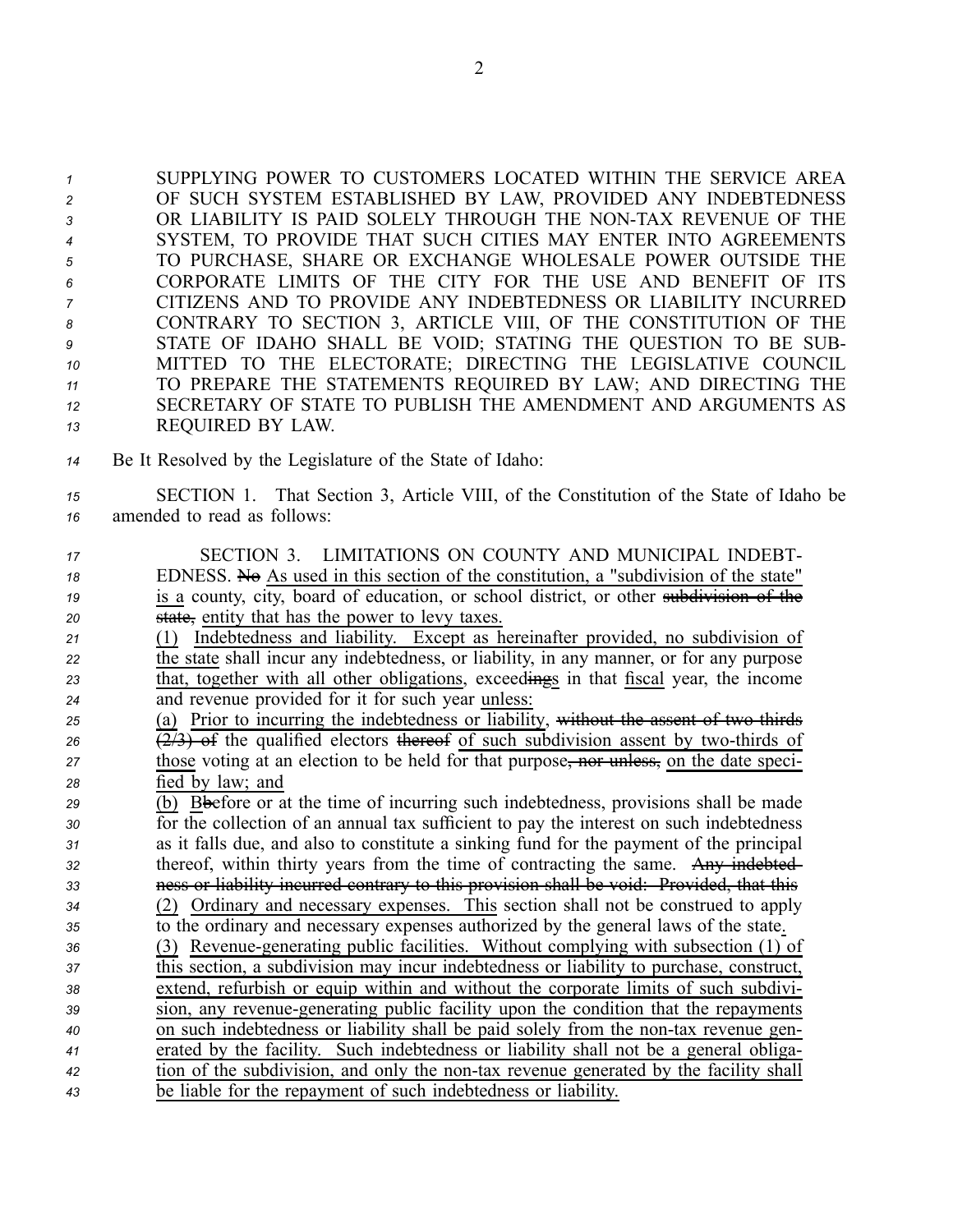| 1  | A revenue-generating public facility includes a municipal utility system and is one              |
|----|--------------------------------------------------------------------------------------------------|
| 2  | of those used to provide goods or services to the general public but shall not include           |
| 3  | power generating, transmission or distribution facilities. Non-tax revenue is income             |
| 4  | from the sale of goods or services, and does not include taxes, fines, court costs or            |
| 5  | other similar charges prescribed by law.                                                         |
| 6  | Terminable contracts. (a) Without complying with subsection (1) of this sec-<br>$\left(4\right)$ |
| 7  | tion, a subdivision of the state may enter into a contract that extends beyond the end           |
| 8  | of the fiscal year to obtain goods or services or to lease real or personal property if:         |
| 9  | The contract obligation payable, together with all other obligations, during any<br>(i)          |
| 10 | fiscal year does not exceed the income and revenue provided for the subdivision                  |
| 11 | during that fiscal year; and                                                                     |
| 12 | The political subdivision has the option, exercisable in its sole discretion, no<br>(ii)         |
| 13 | less frequently than annually, to terminate the contract without further liability.              |
| 14 | (b) The leasing of real or personal property for a term extending beyond the end of              |
| 15 | the fiscal year is not permitted by this subsection $(4)$ if the subdivision has an option       |
| 16 | to purchase the property leased or if any portion of the lease payments would be                 |
| 17 | applied to the purchase of the property.                                                         |
| 18 | (5) Short-term contracts to lease or purchase personal property or fixtures. Without             |
| 19 | complying with subsection (1) of this section, a subdivision may incur indebtedness              |
| 20 | or liability exceeding in that fiscal year the income and revenue provided for it for            |
| 21 | such year in order to lease or purchase personal property or fixtures if:                        |
| 22 | The term of the contract does not exceed five years; and<br>(a)                                  |
| 23 | The contract obligation payable, together with all other obligations in any fiscal<br>(b)        |
| 24 | year does not exceed the income and the revenue of the entity provided for that fis-             |
| 25 | cal year. and provided further that any eity may own, purchase, construct, extend,               |
| 26 | or equip, within and without the corporate limits of such city, off street parking fa-           |
| 27 | eilities, public recreation facilities, and air navigation facilities, and for the purpose       |
| 28 | of paying the cost thereof may, without regard to any limitation herein imposed,                 |
| 29 | with the assent of two thirds of the qualified electors voting at an election to be held         |
| 30 | for that purpose, issue revenue bonds therefor, the principal and interest of which              |
| 31 | to be paid solely from revenue derived from rates and charges for the use of, and                |
| 32 | the service rendered by, such facilities as may be prescribed by law, and provided               |
| 33 | further, that any eity or other political subdivision of the state may own, purchase,            |
| 34 | construct, extend, or equip, within and without the corporate limits of such city                |
| 35 | or political subdivision, water systems, sewage collection systems, water treatment              |
| 36 | plants, sewage treatment plants, and may rehabilitate existing electrical generating             |
| 37 | facilities, and for the purpose of paying the cost thereof, may, without regard to               |
| 38 | any limitation herein imposed, with the assent of a majority of the qualified electors           |
| 39 | voting at an election to be held for that purpose, issue revenue bonds therefor, the             |
| 40 | principal and interest of which to be paid solely from revenue derived from rates                |
| 41 | and charges for the use of, and the service rendered by such systems, plants and                 |
| 42 | facilities, as may be prescribed by law; and provided further that                               |
| 43 | (6) Port districts. Without complying with subsection (1) of this section, any port              |
| 44 | district in accordance with law, for the purpose of carrying into effect all or any              |
| 45 | of the powers now or hereafter granted to port districts by the laws of this state,              |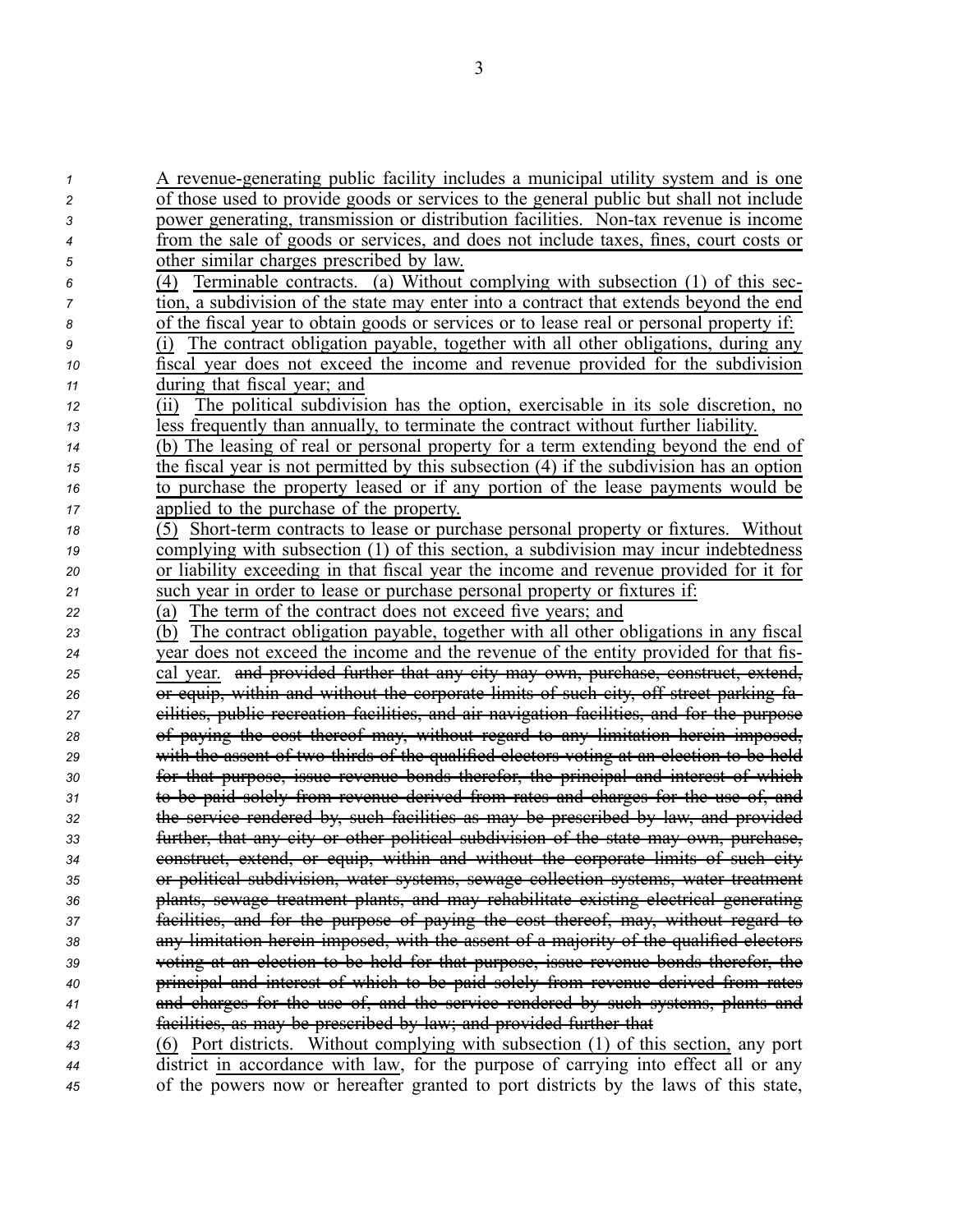*<sup>1</sup>* may contract indebtedness and issue revenue bonds evidencing such indebtedness, *<sup>2</sup>* without the necessity of the voters of the por<sup>t</sup> district authorizing the same, if:

- *<sup>3</sup>* (a) Ssuch revenue bonds are to be payable solely from all or such par<sup>t</sup> of the *<sup>4</sup>* revenues of the por<sup>t</sup> district derived from any source whatsoever excepting only *5* those revenues derived from ad valorem property taxes, as the port commission *<sup>6</sup>* thereof may determine,; and
- *<sup>7</sup>* (b) Ssuch revenue bonds are not to be in any manner or to any extent <sup>a</sup> general *8* obligation of the port district issuing the same, nor a charge upon the ad valorem *<sup>9</sup>* property tax revenue of such por<sup>t</sup> district.
- *<sup>10</sup>* (7) Power facilities. Any city owning <sup>a</sup> municipal electric system in accordance *<sup>11</sup>* with law may acquire or construct power generating, transmission and distribution *<sup>12</sup>* facilities for the purpose of supplying power to customers located within the service *<sup>13</sup>* area of such system established by law without complying with the provisions of *<sup>14</sup>* subsection (1) of this section, provided any indebtedness or liability is paid solely *15* through the non-tax revenue of the system. Any city owning a municipal electric *<sup>16</sup>* system in accordance with law may enter into agreements to purchase, share or *<sup>17</sup>* exchange wholesale power outside the corporate limits of the city for the use and *<sup>18</sup>* benefit of its citizens without complying with subsection (1) of this section. *<sup>19</sup>* (8) Any indebtedness or liability incurred contrary to this section of the constitution
- *<sup>21</sup>* SECTION 2. The question to be submitted to the electors of the State of Idaho at the *<sup>22</sup>* next general election shall be as follows:
- *<sup>23</sup>* "Shall Section 3, Article VIII, of the Constitution of the State of Idaho be amended to:
- 

*<sup>20</sup>* shall be void.

*<sup>24</sup>* (1) Define "subdivision of the state" as <sup>a</sup> county, city, board of education or school dis-*<sup>25</sup>* trict or other entity that has the power to levy taxes;

 (2) Provide that no subdivision of the state shall incur any indebtedness, or liability, in any manner, or for any purpose that, together with all other obligations, exceeds in that fiscal year, the income and revenue provided for it for such year unless prior to incurring the 29 indebtedness or liability, the qualified electors of such subdivision assent by two-thirds (2/3) of those voting at an election to be held for that purpose on the date specified by law;

 (3) Provide exceptions for specified provisions relating to indebtedness and liability as 32 follows: (a) To provide exceptions for revenue-generating public facilities upon the condition that the repayments on such indebtedness or liability shall be paid solely from the nontax revenue generated by the facility, to provide that revenuegenerating public facilities include municipal utility systems and are those used to provide goods or services to the general public but shall not include power generating, transmission or distribution facilities and to provide that non-tax revenue is income from the sale of goods or services and does not include taxes, fines, court costs or other similar charges prescribed by law; (b) To provide exceptions for terminable contracts, to provide criteria for terminable contracts and to provide that the leasing of real or personal property for <sup>a</sup> term extending beyond the end of the fiscal year is not permitted by the exception for terminable contracts if the subdivision has an option to purchase the property leased or if any portion of the lease payments would be applied to the purchase of the property; (c) To provide exceptions for short-term contracts to lease or purchase personal property or fix- tures, to provide criteria for short-term contracts and to delete language regarding cities issuing revenue bonds for certain facilities; (d) To provide exceptions for por<sup>t</sup> districts in accordance with law and to provide correct terminology; and (e) To provide an exception for any city own